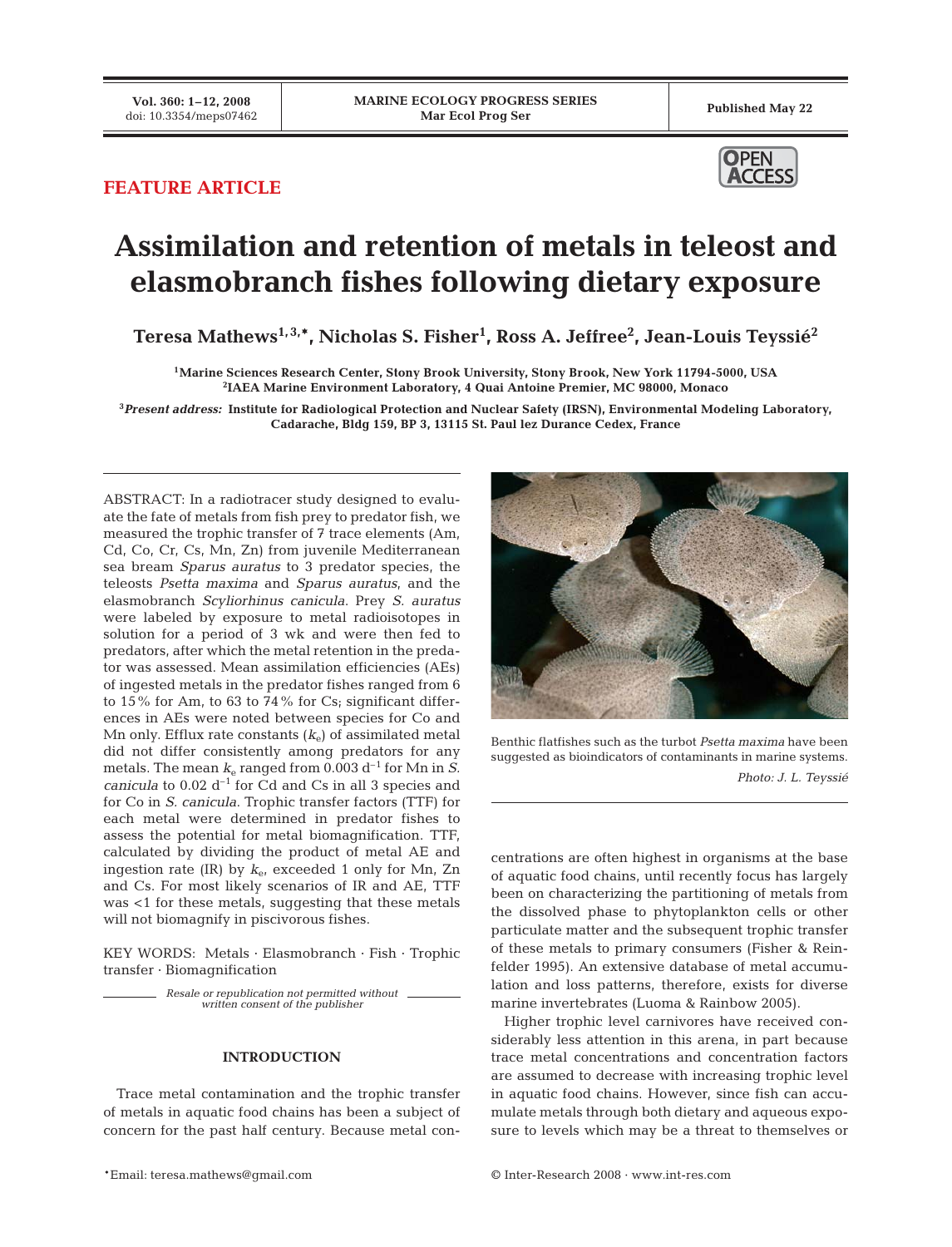the animals that consume them, a clear understanding of the mechanisms that control metal concentrations in fish is warranted. Despite the current practice of regulatory agencies developing safety guidelines to rely solely on aqueous exposure of fish to metals (USEPA 2007), trophic transfer must be considered as well, in order to understand bioaccumulation processes and the ecological and toxicological effects of metals in nature (Wang & Fisher 1999, Luoma & Rainbow 2005).

The assimilation and retention of metals from dietary exposure in fish differ among prey types and among different fractions in prey tissues (Reinfelder & Fisher 1994, Zhang & Wang 2006). Previous studies have exploited the properties of gamma-emitting radioisotopes to study metal accumulation in fish feeding on radiolabeled prey, usually crustacean zooplankton (Ni et al. 2000, Baines et al. 2002). Prey organisms are generally labeled for relatively short periods of time before being fed to predators. Such experimental conditions do not allow tissues with slowly exchanging pools of metal to accumulate sufficient radioactivity for the assessment of metal assimilation from these tissues. Metal accumulation experiments in which consumers are fed prey in which only some tissues are radiolabeled can only yield information about the trophic transfer of elements from portions of the prey (Reinfelder & Fisher 1994). Moreover, crustacean prey have chitinous exoskeletons that are difficult to digest, and thus much of the metal associated with the carapace may pass through the gut of predator fish unassimilated (Reinfelder & Fisher 1994). While juvenile fish often consume crustacean zooplankton as part of their diet, many adult marine fish consume an exclusively piscivorous diet.

Numerous field studies have reported metal concentrations in fish and have found great variability, both intra- and interspecifically (Hornung et al. 1993, Mason et al. 2000, Canli & Atli 2003), but mechanistic studies are rare, and consequently the processes governing such variability remain largely unknown. In order to assess the extent to which dietary metal uptake varies between fish species, we compared the accumulation and retention of dietary metals in teleost and elasmobranch fishes. Several anatomical, physiological and life-history characteristics distinguish chondrichthyan fishes from the teleosts, many of which (cartilaginous skeleton, placoid scales, a spiral valve intestine, ureotelicity, slow growth rates, late sexual maturity, low fecundity) can potentially affect the uptake and retention of certain metals.

The quantitative assessment of metal trophic transfer in marine animals requires measurements of metal assimilation efficiencies (AE) from ingested food and the rate at which assimilated metals are lost from tissues  $(k_e)$  following dietary intake. In essence,  $AE$ 

reflects the percentage of ingested metal that crosses the gut lining and associates with specific tissues within the fish. The  $k_e$  value represents the physiological turnover rate of the assimilated metal within each fish. Using these 2 kinetic parameters, it is possible to estimate the potential for metal biomagnification in defined food chains (see Eq. 2, below). Cesium and methylmercury are the only metals that are recognized to biomagnify in aquatic food chains, but there is recent evidence to suggest that other metals such as Cd and Zn have the potential to biomagnify in certain food chains (Xu & Wang 2002, Croteau et al. 2005, Zhang & Wang 2007). The kinetic parameters describing metal bioaccumulation have not yet been well quantified for marine fish.

Our study compared the assimilation and retention of selected metals (Am, Cd, Co, Cr, Cs, Mn, and Zn) in a representative chondricthyan species, the spotted dogfish *Scyliorhinus canicula*, in a perciform species, the sea bream *Sparus auratus*, and in a flatfish species, the turbot *Psetta maxima*, to assess the trophic transfer (TTF) and biomagnification potential following dietary exposure. The 3 predator species were fed on live juvenile *S. auratus* that were radiolabeled for a period of 3 wk to ensure uniform labeling of different tissues before being fed to predators. Metal accumulation and loss dynamics in prey fish and in different tissues in the prey were also studied. The 7 metals considered include essential (Co, Mn, Zn) and non-essential metals (Am, Cd, Cr, Cs) and vary in their affinity for sulfur and nitrogen, hence protein (Nieboer & Richardson 1980); isotopes of Am, Cs, and Co are of interest as important components of radioactive wastes that have entered the oceans (Volchok et al. 1971), and Cd, Cr, and Zn are widely recognized contaminants in coastal waters (Kennish 1997). These metals display a wide range of assimilation efficiencies in marine herbivores (Wang & Fisher 1999) and in fishes fed crustacean prey (Reinfelder & Fisher 1994), but relatively little is known about their assimilation in carnivorous fishes.

#### **MATERIALS AND METHODS**

**Laboratory conditions.** All fishes were acclimated to laboratory conditions (water renewal rate  $10\%$  h<sup>-1</sup>, salinity 38‰, temperature 16°C) for at least 1 mo prior to the start of experiments. Juvenile *Sparus auratus*, used as prey  $(n = 500)$ , were obtained from a hatchery in Monaco as 1 mo old hatchlings; they were fed freshly hatched *Artemia salina* both before and during the experiments. At the start of the experiments, the prey had an average length of 2 cm and an average wet weight of 0.2 g. Immature *Scyliorhinus canicula* (mean wet weight 8 g), *Psetta maxima* (mean wet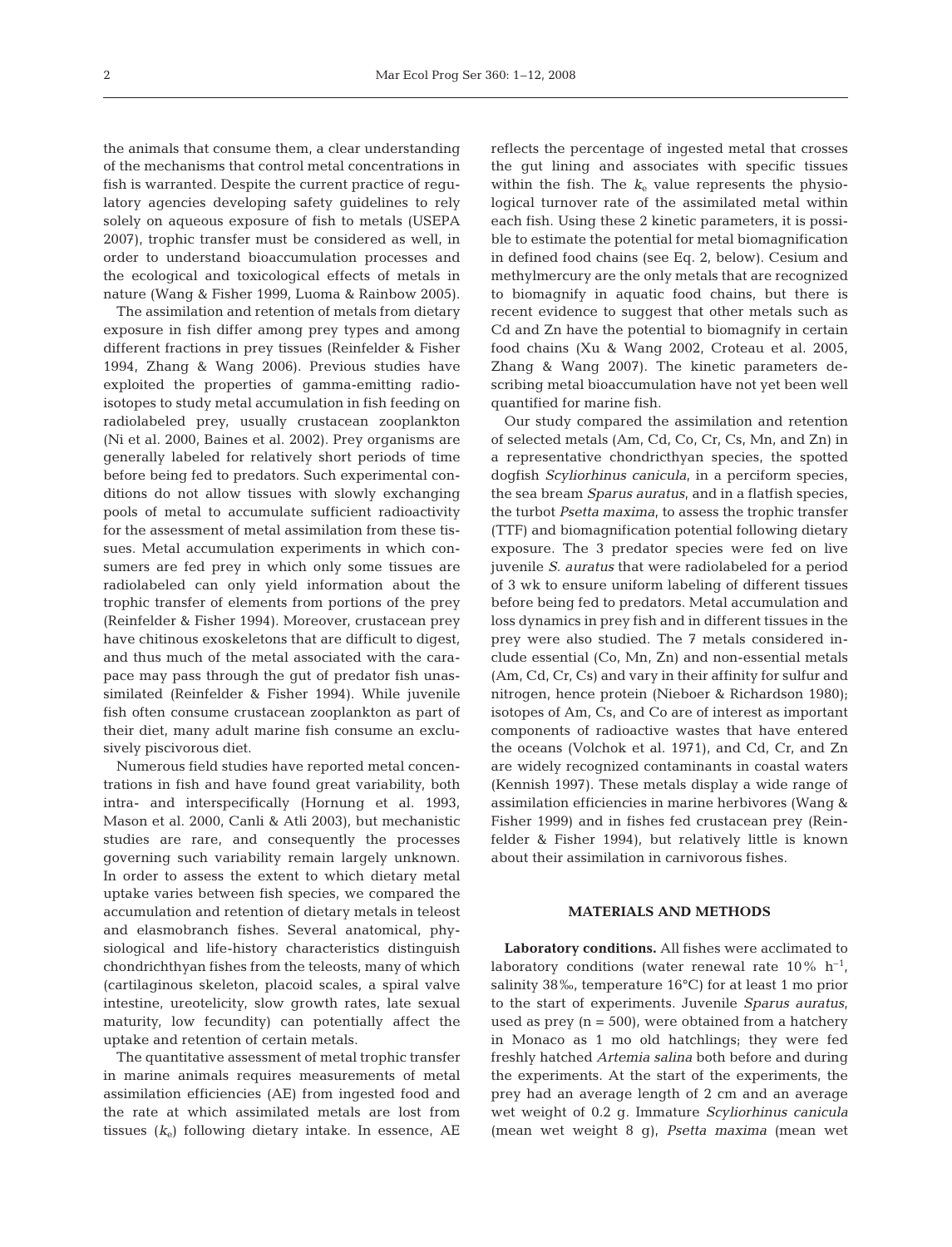weight 27 g), and *S. auratus* (mean wet weight 12 g) were chosen for similar size, mass, age, and benthic feeding habits, to constrain some of the potentially confounding effects of these variables on contaminant biokinetics.

**Prey.** Fish were exposed to radioisotopes held in the dissolved phase (<0.2 µm) in filtered Mediterranean seawater. These fish were kept in a well-aerated, 120 l aquarium into which the radioisotopes were added daily for the first week, and then every other day for the remainder of the uptake period in order to ensure constant exposure. Mediterranean seawater from Monaco harbor was renewed between radioisotope additions.

Prey fish were fed after seawater renewal and just prior to isotope addition to prevent labeling of food. Uptake and loss of isotopes were measured in 12 individual fish, which were isolated by placement in separate plastic mesh containers. These containers were large enough for fish to swim freely and allowed radiolabeled water to flow through. Prey fish were labeled for 3 wk as described above, during which the radioactivity associated with both the water and fish were measured after each new addition of radioisotope. Fish were weighed prior to radioanalysis in order to assess dilution of metal concentration in tissue due to growth. At the end of the uptake period, 2 to 4 prey fish were fed to each predator fish, while the remainder was used for determining the retention of assimilated metal by following depuration from the prey over time.

During the depuration period, the prey fish were kept in flowing seawater (water renewal rate  $10\%$  h<sup>-1</sup>) and the loss of radioactivity from these fish was measured daily for the first week and periodically thereafter. At 1 wk intervals, 5 prey fish were selected at random and dissected into 3 compartments (head, including gills; viscera; and body, including muscle, skin, and skeleton) and radioactivity associated with each compartment was determined. In this way, we were able to obtain  $k_e$  values for each of the 3 compartments to help determine whether retention of metals was uniform or varied between different tissues.

**Predators.** Fishes were held in fully aerated, opencirculation, 70 l aquaria and exposed to metals only through their diet of radiolabeled prey. *Scyliorhinus canicula*  $(n = 6)$  were all kept in the same aquarium and were distinguished by spotting patterns on dorsal fins. *Psetta maxima* and *Sparus auratus* (n = 12 each) were kept in 70 l aquaria, 3 individuals of each species in each aquarium, and were identified by slits cut in caudal fins. Both *P. maxima* and *S. auratus* fed on live, labeled prey fish, while *S. canicula* received freshly killed (asphyxiated) prey fish, because our observations for this species indicated limited ability to capture live prey. Radioactivity of predator fishes was measured after radioactive feeding, and predators then fed on unlabeled prey for an additional 3 wk. This was sufficient time to purge their guts of unassimilated food (egested in feces, representing rapid loss from the fish) and to follow the more gradual loss of assimilated metal over time (slower loss from the fish). The radioactivity of each fish was assessed periodically during this depuration period. In the depuration period following the feeding on radioactive food, the patterns of loss of metal from predator fishes were analyzed to determine the assimilation efficiency and efflux rate for each radioisotope.

**Radioisotopes and radioanalysis.** We used high specific activity radioisotopes obtained from Amersham  $(^{51}Cr, ^{57}Co, ^{134}Cs, ^{109}Cd, ^{241}Am)$  and Isotope Products  $(^{54}$ Mn,  $^{65}$ Zn). Isotopes were dissolved in 0.1 N HCl (Cd, Mn, Co), 0.5 N HCl (Zn), 3 N  $HNO<sub>3</sub>$  (Am), saline solution (Cr), or aqueous solution (Cs). For each addition, microliter additions of isotopes were added to seawater in the prey fish tank to yield the following activities: 0.5 Bq ml<sup>-1</sup> for <sup>241</sup>Am; 1 Bq ml<sup>-1</sup> for each of <sup>57</sup>Co, <sup>54</sup>Mn, and  ${}^{65}Zn$ ; 1.5 Bq ml<sup>-1</sup> for  ${}^{51}Cr$ ; 2 Bq ml<sup>-1</sup> for  ${}^{134}Cs$ , and  $5 Bq$  ml<sup>-1</sup> for <sup>109</sup>Cd, corresponding to the following concentrations: 4.6 fM  $^{241}\mathrm{Am}$ , 0.1 pM  $^{57}\mathrm{Co}$ , 83.4 pM  $^{54}\mathrm{Mn}$ , 10.1 pM  ${}^{65}$ Zn, 1.1 nM  ${}^{51}$ Cr, 1.4 nM  ${}^{134}$ Cs, and 3.4 pM 109Cd. These additions were below ambient surface seawater concentrations for all metals except Am. No change in pH in seawater in the prey fish tank was detected after isotope addition.

Radioactivity in all samples was determined using a high-resolution γ spectrometry system consisting of 4 coaxial Germanium (N- or P-type) detectors (EGNC 33-195-R, Intertechnique) connected to a multi-channel analyzer (Interwinner6, Intertechnique). The radioactivity of samples was determined by comparison with the radioactivity in standards of appropriate geometry and was corrected for background and decay. To minimize errors in gamma counting due to sample geometry, movement of fish within counting chambers was limited by placing a minimal amount of water in chambers, and in the case of *Sparus auratus* by constraint with a semi-circular tube. Gamma emissions of Am, Cr, Co, Cs, Cd, Mn, and Zn were assayed at 60, 320, 122, 605, 88, 835, and 1116 keV, respectively. Counting times were adjusted to yield counting errors <5% where possible, or to a maximum of 15 min.

**Kinetic modeling of metal bioaccumulation.** The bioaccumulation of metals in fish can be explained as a balance between metal uptake and loss rates and can be described by the following equation:

$$
C_{\rm ss} = \left[ \left( k_{\rm u} \times C_{\rm w} \right) + \left( \mathbf{A} \mathbf{E} \times \mathbf{I} \mathbf{R} \times C_{\rm f} \right) \right] / \left( k_{\rm e} + g \right) \tag{1}
$$

where  $C_{ss}$  is the steady-state metal concentration in a predator,  $k_u$  is the metal uptake rate constant,  $C_w$  is the metal concentration dissolved in the water, AE is the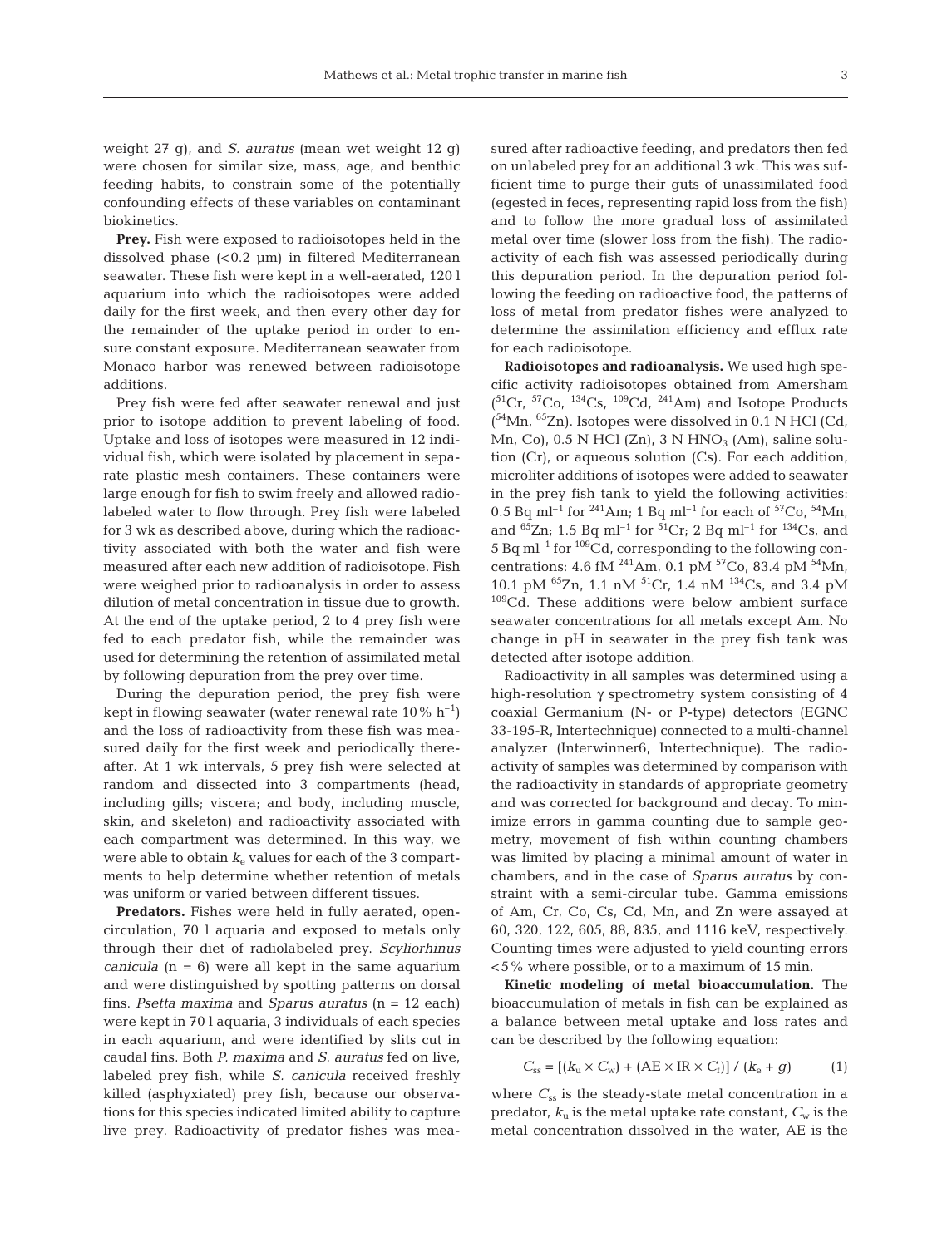assimilation efficiency of the ingested metal in the animal, IR is the weight-specific ingestion rate of prey,  $C_f$  is the metal concentration in the prey,  $k_e$  is the efflux rate constant of the metal out of the predator, and *g* is the growth rate constant of the predator (Thomann 1980, Wang et al. 1996).

Rearranging this equation to express a ratio of metal concentration in an organism in relation to the concentration in its prey allows for the assessment of the potential of a metal to biomagnify at different sequential steps in the food chain. This ratio is the trophic transfer factor (TTF) and can be calculated for a specific link in the food chain in which a predator consumes metal in prey as follows:

$$
TTF = (AE \times IR) / (k_e + g)
$$
 (2)

A TTF >1 indicates a possibility of biomagnification, and TTF <1 suggests that biomagnification is unlikely (Reinfelder et al. 1998). For these TTF calculations we considered a range of IR likely to be encountered by fish under natural conditions (0.005 to 0.05 g  $g^{-1} d^{-1}$ ). Efflux rate constants are assumed to be fairly constant under diverse environmental conditions, and so mean values were used in all cases. Assimilation efficiencies of ingested metals vary with food composition and quantity, metal concentration in the food, physiological state of the animal as influenced by diverse environmental factors (Wang & Fisher 1997), and so the range of AE values we determined is included in our calculations.

#### **RESULTS**

#### **Metal accumulation and loss in prey fish**

Patterns of accumulation of waterborne metals in juvenile *Sparus auratus* differed among metals and are shown in Fig. 1. Cd and Cr showed a rapid initial uptake within the first 24 h, but then no appreciable uptake thereafter, whereas the accumulation of Am and Cs continued for the first 10 d before equilibrium was reached between metal concentration in the prey and the ambient water. In contrast, Co, Mn, and Zn showed linear uptake for the duration of the experiment. Uptake rate constants  $(k_{u}, 1 g^{-1} d^{-1})$  were calculated as the slope of the linear portion of the curve



radioactivity (Bq  $g^{-1}$ ) on a wet weight basis over time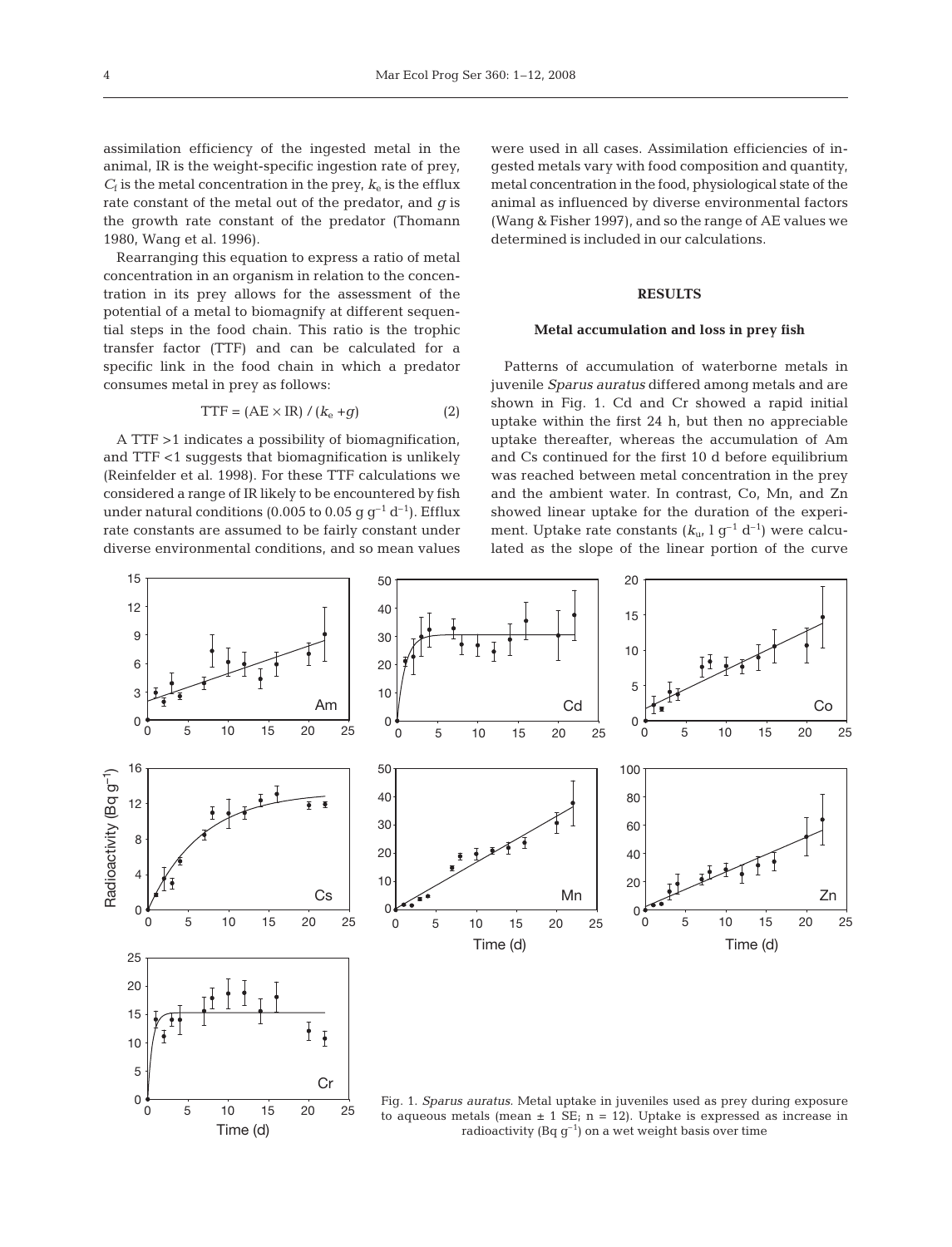|           | Uptake $(k_u)$ (1 g <sup>-1</sup> d <sup>-1</sup> ) – |        |                  |                         |         | Loss $(k_{\rm e})$ $(d^{-1})$ |       |         |       |
|-----------|-------------------------------------------------------|--------|------------------|-------------------------|---------|-------------------------------|-------|---------|-------|
|           | Mean                                                  | SD     | Range            | Regression on length    | $r^2$   | Whole                         | Head  | Viscera | Body  |
| Am- $241$ | 0.010                                                 | 0.005  | $0.004 - 0.017$  | $v = -4.078x + 15.701$  | 0.419   | 0.052                         | 0.155 | 0.058   | 0.045 |
| $Cd-109$  | 0.005                                                 | 0.001  | $0.003 - 0.007$  | $v = -2.362x + 25.269$  | 0.006   | 0.065                         | 0.082 | 0.181   | 0.050 |
| $Co-57$   | 0.001                                                 | 0.0008 | $0.0005 - 0.003$ | $v = -3.457x + 16.085$  | 0.163   | 0.049                         | 0.064 | 0.063   | 0.022 |
| $Cr-51$   | 0.001                                                 | 0.002  | $0.006 - 0.013$  | $v = -11.628x + 49.564$ | 0.421   | 0.020                         | 0.022 | 0.067   | 0.016 |
| $Cs-134$  | 0.007                                                 | 0.0002 | $0.0004 - 0.001$ | $v = 0.855x + 7.458$    | 0.058   | 0.057                         | 0.116 | 0.106   | 0.055 |
| $Mn-54$   | 0.002                                                 | 0.0008 | $0.001 - 0.003$  | $v = 0.096x + 38.859$   | < 0.001 | 0.032                         | 0.041 | 0.055   | 0.027 |
| $Zn-65$   | 0.004                                                 | 0.003  | $0.002 - 0.011$  | $v = -17.33x + 92.135$  | 0.06    | 0.037                         | 0.043 | 0.076   | 0.026 |

Table 1. *Sparus auratus.* Metal uptake and loss in juveniles used as prey following exposure to aqueous metals. Regression equations represent the relationship between metal concentration  $(Bq\,g^{-1})$  and fish length (cm) shown in Fig. 2; n = 12 in all cases

describing metal uptake in individual *S. auratus* divided by dissolved concentrations for each metal over time (Table 1). For example, for Cd and Cr,  $k_u$  values were calculated over the first 24 h period. The mean  $k_0$ s ranged from 0.0007 l g<sup>-1</sup> d<sup>-1</sup> for Cs to 0.010 l  $\mathbf{g}^{-1}$  d $^{-1}$  for Am. While whole-body radioactivity (Bq) in the prey generally increased with fish length, these positive relationships were significant  $(p < 0.05)$  only for Mn and Cs. There was no significant relationship between whole body concentration (Bq  $g^{-1}$ ) and fish

Length (cm)

length for Cd, Cs, or any of the essential metals, but there was a significant decrease in both Am and Cr with fish length ( $p < 0.05$ ) (Fig. 2). Equations and  $r^2$  values describing the relationship of metal concentrations in *S. auratus* (Bq  $g^{-1}$ ) as a function of fish length are given in Table 1.

Analysis of dissected tissues revealed that, at the end of the uptake period, the greatest fraction of total body metal was generally found in the gut, where percentages ranged from 30% for Cs to 67% for Am (Fig. 3). At



fish length (cm) in juveniles used as prey after 3 wk exposure to aqueous metals. Equations describing these relationships are given in Table 1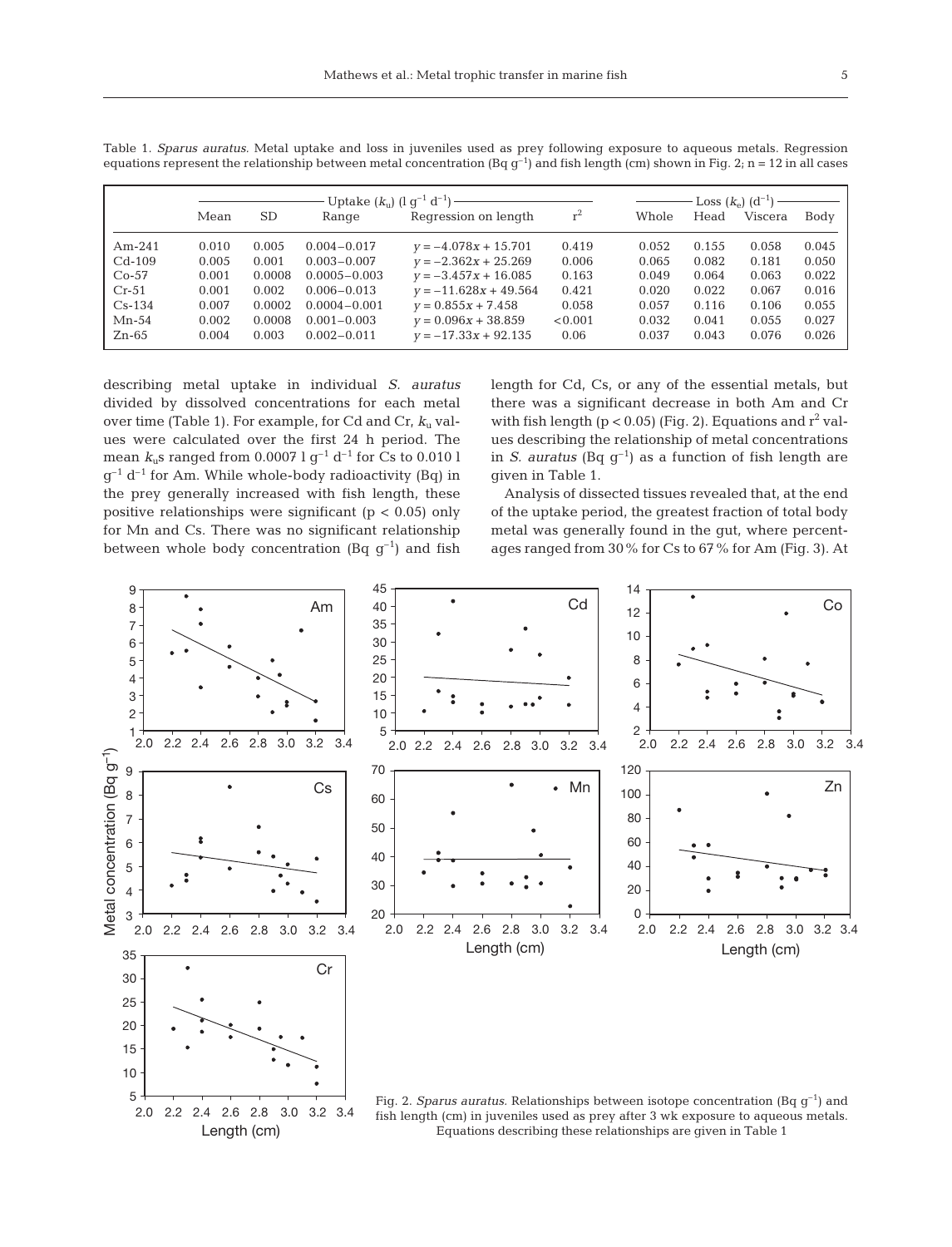



Fig. 3. *Sparus auratus.* Metal partitioning in juveniles used as prey after 0, 1, and 2 wk of depuration. Bars represent the mean percent of total body burden of metal in each compartment (head, viscera, body) of 5 fish. Error bars = SD

the end of the 2 wk depuration period, Cs was the only metal that remained proportionally highest in the muscle tissue. We compared loss rates of metals from whole fish and from individual compartments (head, viscera, body). Efflux rates (*k*e) from whole fish ranged from 0.020  $d^{-1}$  for Cr to 0.065  $d^{-1}$  for Cd; efflux rates from the head ranged from 0.022  $d^{-1}$  for Cr to 0.155  $d^{-1}$ for Am; efflux rates from the viscera ranged from 0.055  $d^{-1}$  for Mn to 0.181  $d^{-1}$  for Cd; efflux rates from the body ranged from 0.016  $d^{-1}$  for Cr to 0.055  $d^{-1}$  for Cs (Table 1). Efflux rates from the viscera were consistently greater than or equal to whole fish efflux rates, and were, in general, among the highest of all the compartments, with the exception of Am. Efflux rates from the head were consistently higher than efflux rates from the body, which were consistently the lowest of the 3 compartments examined.

#### **Predator fishes**

Following pulse feeding on radiolabeled prey, loss of most of the radioisotopes from the fish was best described by a 2-compartment exponential model, with rapidly lost material being egested in fecal matter generally within 1 d for *Psetta maxima* and *Sparus auratus*, and about 4 d for *Scyliorhinus canicula* (Fig. 4), after which a slower loss (defined as  $k_e$ ) presumably represented assimilated radioisotope that was physiologically turned over by the fish. Cs was the exception to this pattern, showing a slow, 1-compartment loss for all 3 fish species. Because we were not able to recover feces for each individual fish, the time required for complete digestion and assimilation of the metals was not determined in the present study. The metal AEs were calculated as the *y*-intercept of the slowly exchanging pool's loss curve (2 to 21 d for the teleosts and 4 to 21 d for *S. canicula*), as described in Wang & Fisher (1999). The mean AEs ranged from 8% for Am to 63% for Cs in *P. maxima*, from 8% for Am to 74% for Cs in *S. auratus*, and from 6% for Am to 73% for Cs in *S. canicula* (Table 2). The mean  $k_e$ s in *P. maxima* ranged from 0.004  $d^{-1}$  for Zn to 0.019  $d^{-1}$  for Cd, Cs, and Mn; in *S. auratus*  $k_e$ s ranged from 0.006  $d^{-1}$  for Zn and Co to 0.019  $d^{-1}$  for Am;  $k_e$ s in *S. canicula* ranged from 0.003  $d^{-1}$  for Mn to 0.017  $d^{-1}$  for Co (Table 2). Levels of Cr in predator fish were not high enough to calculate  $AE$  or  $k_e$  values.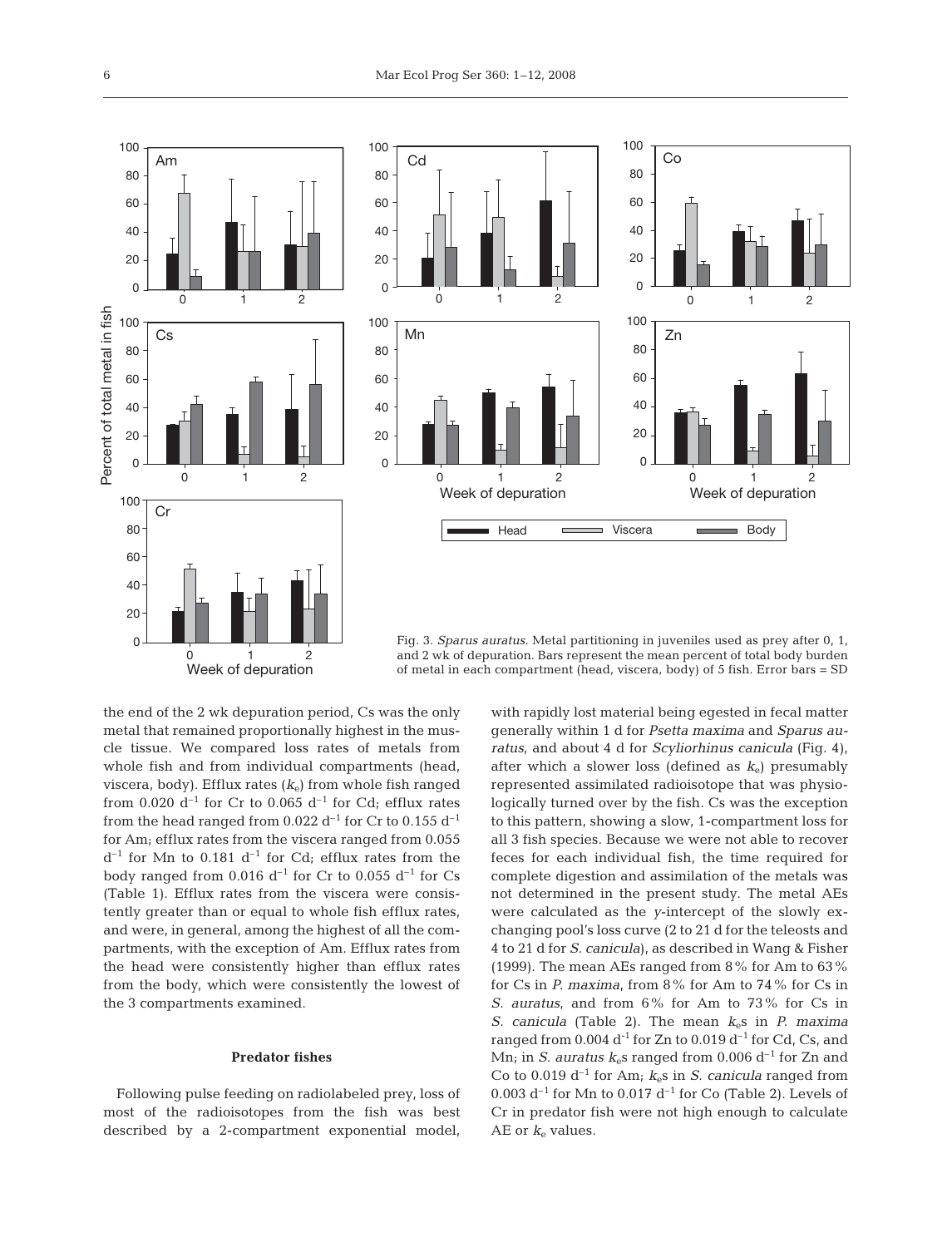

Fig. 4. *Psetta maxima*, *Sparus auratus*, *Scyliorhinus canicula*. Metal retention in predator fishes after pulse feeding on prey fish. Retention is expressed as percent of initial body burden of metal; data points denote means of replicate fish.  $\bullet$ : *P. maxima* (n = 12);  $\blacktriangledown$ : *S. auratus* (n = 12);  $\circ$ : *S. canicula* (n = 6)

For each of the metals considered, TTFs calculated using Eq. (2) for a range of IR were similar among all 3 predator species (Fig. 5). TTFs were always <1 for Am, Cd, and Co regardless of AE or IR. Mn and Cs TTFs

Table 2. *Psetta maxima*, *Sparus auratus*, *Scyliorhinus canicula*. Assimilation efficiencies (AE) and efflux rate constants (*k*e) for Am, Cd, Co, Cs, Mn, Zn in 3 fish species feeding on fish prey. Mean values  $\pm 1$  SE are shown for both AE and  $k_e$ values as is the range of AE values observed (used to calculate trophic transfer factors [TTFs] in Fig. 5). nd.: no data

|                |      | AE(%)          |           | $k_e$ (d <sup>-1</sup> ) |       |  |  |  |  |  |  |  |
|----------------|------|----------------|-----------|--------------------------|-------|--|--|--|--|--|--|--|
|                | Mean | SЕ             | Range     | Mean                     | SЕ    |  |  |  |  |  |  |  |
| P. maxima      |      |                |           |                          |       |  |  |  |  |  |  |  |
| Am             | 8    | $\overline{2}$ | $2 - 17$  | 0.010                    | 0.005 |  |  |  |  |  |  |  |
| C <sub>d</sub> | 36   | 6              | $19 - 80$ | 0.019                    | 0.006 |  |  |  |  |  |  |  |
| Co             | 27   | $\overline{2}$ | $19 - 39$ | 0.013                    | 0.016 |  |  |  |  |  |  |  |
| Cs             | 63   | $\overline{2}$ | $58 - 76$ | 0.019                    | 0.003 |  |  |  |  |  |  |  |
| Mn             | 44   | $\overline{2}$ | $37 - 63$ | 0.019                    | 0.005 |  |  |  |  |  |  |  |
| Zn             | 22   | $\overline{2}$ | $5 - 35$  | 0.004                    | 0.008 |  |  |  |  |  |  |  |
| S. auratus     |      |                |           |                          |       |  |  |  |  |  |  |  |
| Am             | 8    | 1              | $7 - 9$   | 0.012                    | 0.004 |  |  |  |  |  |  |  |
| Cd             | 45   | 5              | $30 - 63$ | 0.016                    | 0.005 |  |  |  |  |  |  |  |
| Co             | 21   | 2              | $14 - 28$ | 0.006                    | 0.009 |  |  |  |  |  |  |  |
| Cs             | 74   | 3              | $64 - 89$ | 0.017                    | 0.003 |  |  |  |  |  |  |  |
| Mn             | 25   | 3              | $13 - 36$ | 0.007                    | 0.003 |  |  |  |  |  |  |  |
| Zn             | 18   | $\overline{4}$ | $12 - 24$ | 0.006                    | 0.004 |  |  |  |  |  |  |  |
| S. canicula    |      |                |           |                          |       |  |  |  |  |  |  |  |
| Am             | 6    | 1              | $3 - 11$  | nd                       | nd    |  |  |  |  |  |  |  |
| C <sub>d</sub> | 29   | 4              | $22 - 34$ | 0.009                    | 0.002 |  |  |  |  |  |  |  |
| Co             | 11   | 3              | $2 - 16$  | 0.022                    | 0.002 |  |  |  |  |  |  |  |
| Cs             | 73   | 4              | $60 - 86$ | 0.008                    | 0.004 |  |  |  |  |  |  |  |
| Mn             | 27   | 3              | $22 - 34$ | 0.003                    | 0.003 |  |  |  |  |  |  |  |
| Zn             | 17   | 1              | $12 - 19$ | 0.012                    | 0.014 |  |  |  |  |  |  |  |

were consistently <1 for the teleosts, but were >1 for *Scyliorhinus canicula* at higher IR, over the range of observed AEs. Zn TTFs were consistently <1 for *Sparus auratus* and *S. canicula*, but were >1 for *Psetta maxima* at the highest observed AE and at the higher IR.

#### **DISCUSSION**

#### **Metal accumulation and loss in prey fish**

The patterns of aqueous metal uptake that we observed in *S. auratus* can be related to the biological function of the metals. The essential metals Zn, Co, and Mn all exhibited linear uptake for the 3 wk exposure period, i.e. these metals did not equilibrate between the ambient water and fish tissue. This may partially represent isotopic equilibration between the radioisotopes and their stable metal counterparts already in the fish tissues, a consequence of any shortterm (relative to the animal's life span) experiments involving radioisotopes. Cd and Cr, which have no known function in marine fishes, appeared to reach steady state within 1 d, whereas non-essential Am took somewhat longer to equilibrate. While Cs also has no known biological function, its capacity to act as an analogue for  $K^+$  could explain why uptake continued for 10 d before a steady state was reached.

The uptake rate constants that we found in juvenile *Sparus auratus* are an order of magnitude higher than those reported by Jeffree et al. (2006) for the same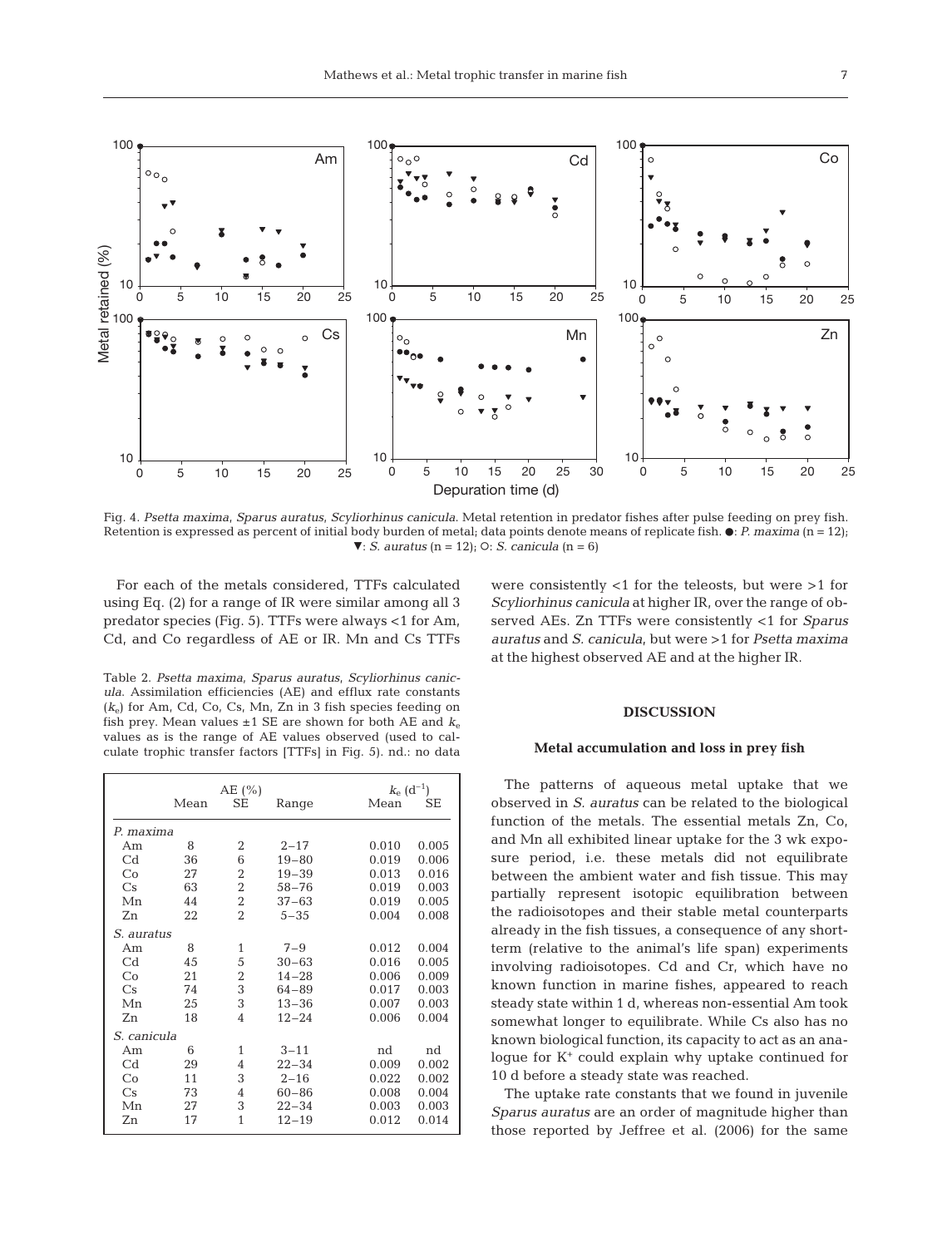

Fig. 5. *Psetta maxima*, *Sparus auratus*, *Scyliorhinus canicula*. Trophic transfer factors for predator fishes fed prey fish at different assimilation efficiencies (AE) and ingestion rates. High AE (dashed line), mean AE (dotted line), and low AE (solid line) values are reported in Table 2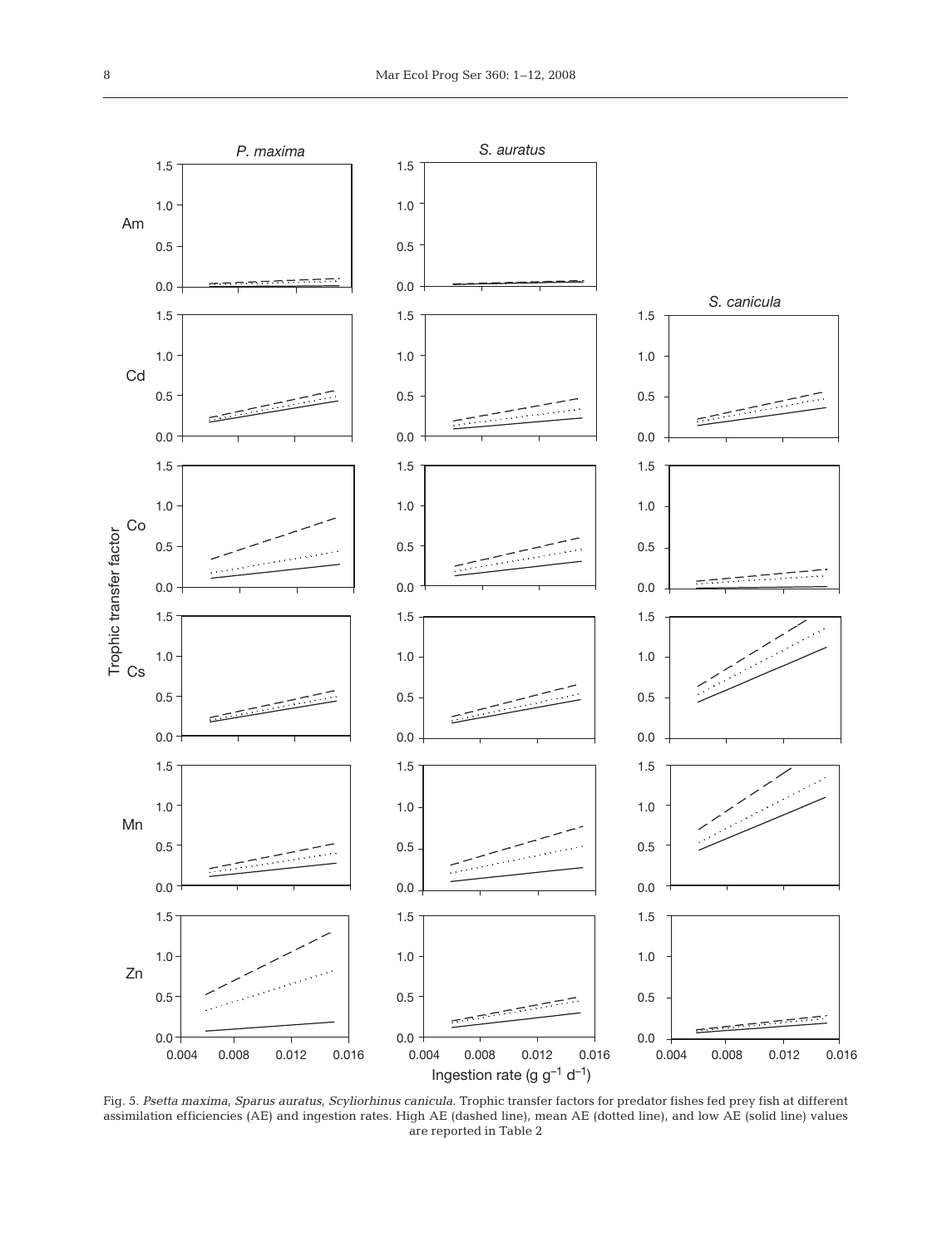metals (except Cs and Cr) in *Scyliorhinus canicula* and *Psetta maxima*. We attribute these differences to differences in the size (and therefore metabolic rates) of the fish, as well as to inter-specific differences. Almost all characteristics of organisms vary predictably with body mass and can be described by power functions of the form:

$$
Y = Y_0 M^b \tag{3}
$$

where *Y* is some biological variable (in this case  $k_{\rm u}$ ),  $Y_0$ is a normalization constant characteristic of the organism, *M* is the body mass of the organism, and *b* is the allometric scaling exponent (Peters 1983, Schmidt-Nielsen 1984). The allometric exponent is generally found to scale as multiples of one-fourth and for metabolic rates is accepted to be 0.75 (Brown et al. 2004, Savage et al. 2004). In using this simple relationship and the mean body mass of the fish used in the 2 studies (0.2 g for the fish used in our study and 6.1 g in Jeffree et al. 2006), we find that our  $k_{\rm u}$  values for the essential metals Zn, Co, and Mn are comparable to Jeffree et al.'s (2006) values adjusted for differences in fish size. Thus, for comparably sized fish, Jeffree et al.'s (2006) adjusted  $k_u$  for Zn (0.005 l g<sup>-1</sup> d<sup>-1</sup>), Co (0.002 l g<sup>-1</sup>  $d^{-1}$ ), and Mn (0.003 l  $g^{-1}$   $d^{-1}$ ) were within the range of values observed in our study (Table 1). This agreement in adjusted  $k_{\rm u}$  values for the essential metals in these 2 studies is consistent with the idea that their accumulation from the aqueous phase is tied to metabolic rate, unlike the non-essential metals examined, which did not show any consistent scaling trend. Hendriks & Heikens (2001) also found that uptake from the aqueous phase of the essential metals Zn and Mn in aquatic animals had an allometric scaling exponent of 0.73 to 0.78, unlike non-essential metals, which had significantly different values.

Numerous studies have used the positive correlation of body size of an organism and tissue metal concentration as an indication of biomagnification. These were usually based on field studies that considered tissue metal concentrations in organisms exposed to metals naturally from both aqueous and dietary routes. In contrast to the relationship between fish size and metal uptake rates (of the essential metals) discussed above, we found no significant positive relationship between whole body concentrations of any of the metals investigated and size of *Sparus auratus* when exposed to metals only in the aqueous phase. The decrease in concentration of Am and Cr with increasing fish length suggests that the surface area to volume ratio of the fish may be a factor controlling the uptake of these non-essential metals. The lack of relationship between fish size and concentration for the essential metals is consistent with the idea that these metals are regulated metabolically.

The tissue distribution data for *Sparus auratus* show that the fraction of metal in different compartments changed over time, and the efflux rates from the different compartments show that these changes occurred at different rates for the different compartments, suggesting that there were likely multiple pools of metal within the fish with different turnover times. Dissections after 1 and 2 wk of depuration suggest a redistribution of metals from the gut to the other compartments of the fish, particularly the head. The greater efflux rates from the viscera than from the other compartments could be due to the fact that metals are absorbed from the gut and moved through the bloodstream into the other compartments. In addition, or alternatively, metals may be lost more rapidly from the gut than from other compartments; note that metal was acquired by these fish solely from the aqueous phase, so loss from the gut does not represent loss via egestion.

#### **Metal assimilation and retention in predator fishes**

Although there are very few studies that report the kinetic parameters of metal bioaccumulation for marine fish, in general, our observed ranking of metal assimilability  $(Cs > Cd > Mn > Zn > Co > Am)$  is consistent with previous observations (Ni et al. 2000, Zhao et al. 2001, Baines et al. 2002). Note, however, that the AE values we report here are considerably higher than those found for fish feeding on invertebrate prey, especially for Cd, which was 10 to 15 times higher in fish prey than for crustacean prey (Reinfelder & Fisher 1994) and 3 to 5 times higher than for molluscan prey (Xu & Wang 2002). To our knowledge, these are the first AE values reported for Mn in marine fish.

We attribute the higher AEs observed in this study in part to the partitioning of metals into soluble and insoluble fractions in different prey fish tissues. In crustaceans, metals are partitioned into dissolved internal pools and an exoskeleton, while mollusks may store metals in insoluble granules. Recent work highlights the difference in subcellular distribution of metals in crustacean, molluscan, and fish tissues (Seebaugh & Wallace 2004). Findings suggest that metals (Cd and Zn, in this case) associate with trophically available proteins to a greater extent in fish than in invertebrate tissues (Zhang & Wang 2006), consistent with the higher AE values measured in prey fish.

In addition to differences in bioavailability of metals in different prey items, the high AEs observed in the predator fishes could also be attributed to the size of the predators used in the present study. Because of size limitations of the gamma detectors commonly used and the infrastructure needed to house and maintain larger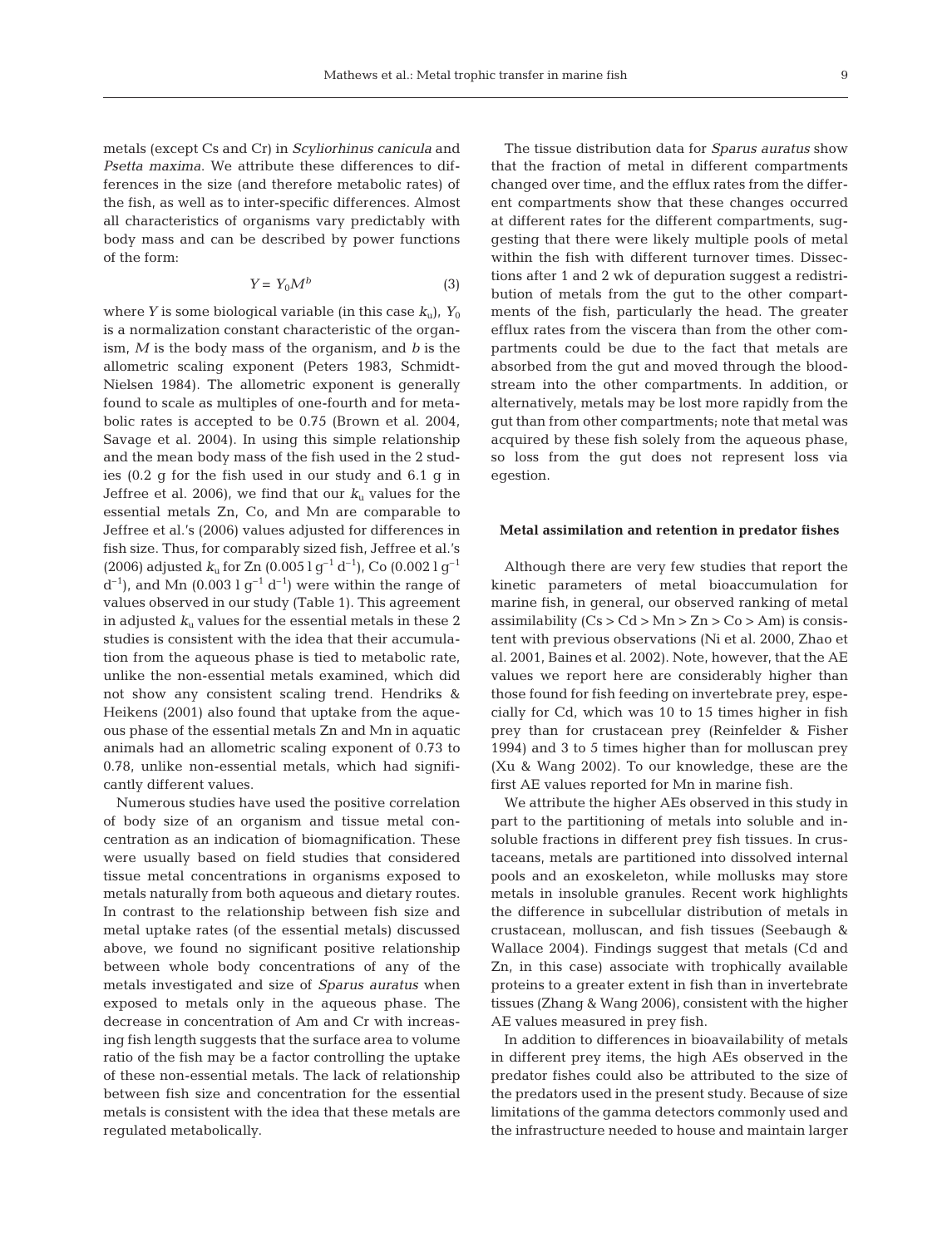fish, most radiotracer studies with fishes have been constrained to use larvae or very small juveniles (wet weight <2 g). Our study examines assimilation of metals in fishes that range from 8 to 30 g wet weight, up to 10-fold higher than fishes in previous studies (Reinfelder & Fisher 1994, Baines et al. 2002, Xu & Wang 2002). As with other kinetic parameters, metal assimilation efficiencies increase significantly with increasing size of fish (Zhang & Wang 2007), which could be due in part to the concurrent decrease in IR.

The 2 species of teleost fish display typical biphasic depuration curves, with a rapid initial loss of metal corresponding to gut clearance followed by a longer period of slow loss representing physiological turnover, whereas *S. canicula* took several days for gut evacuation. A gut passage time (GPT) of several days is consistent with previous findings in elasmobranchs, but the sequence of digestion and food evacuation in sharks has not yet been fully characterized. The prolonged passage of food through the digestive tract is thought to be due to enzymatic limitation in elasmobranchs, thus requiring the spiral valve intestine to hold food longer in order to digest it and absorb nutrients at levels comparable to those in teleosts (Wetherbee & Cortes 2004).

Despite the apparent difference in GPT between the teleosts and *Scyliorhinus canicula*, the assimilation of metals among the different fish species was similar for most metals (Table 2). In fact, there was no significant difference among fish species (1-way ANOVA, p > 0.05) in the AEs of Am, Cd, Cs, or Zn. This is in marked contrast to the relative uptake of these metals from the dissolved phase, for which concentration factors in *S. canicula* are generally higher than those in *Psetta maxima*, at times by 1 or 2 orders of magnitude (for Zn and Am, respectively) (Jeffree et al. 2006). The absence of appreciable differences between *P. maxima* and *S. canicula* in their assimilation of metals from food observed here supports the assertion (Jeffree et al. 2006) that *S. canicula* accumulates metals more effectively than *P. maxima* from the dissolved phase because of other taxonomic characteristics, viz. their placoid scales, the components of which (collagen, glycosaminoglycans, and apatite) display a high affinity for metal ions, and the thick collagenous dermis typical of sharks.

Co and Mn, 2 redox-sensitive metals, were the only metals with AEs that differed significantly among species (1-way ANOVA, p < 0.05), with Co being lower for *Scyliorhinus canicula* than for the 2 teleost species, and Mn being higher for *Psetta maxima* than for the other 2 species. The relatively high AE value for Mn in *P. maxima* after dietary exposure agrees with the exceptionally high retention of Mn in *P. maxima* after aqueous exposure (Jeffree et al. 2006). These findings indicate that the digestive tracts of fishes may differ in their

digestive enzymes and, particularly, in their redox potentials. Differences in the reducing power of guts similarly accounted for differences in metal assimilation among bivalve species (Griscom et al. 2002a). Though there is very little information available on the digestive physiology of elasmobranch fishes, recent work highlights the complex integration of the ionoregulatory function in the digestive tracts of sharks (Wood et al. 2007), involving the selective absorbtion and exclusion from various compartments of the shark's digestive tract in order to maintain blood plasma pH and osmolarity. These processes do not occur in teleost fishes, and could indeed affect the absorption of metal ions during the digestive process in sharks.

Literature values of efflux rates of metals from marine fishes are even scarcer than those of assimilation efficiencies, but our values are similar to those in earlier studies which relied on crustacean prey. For all metals in the present study, we report  $k_{e}$  values ranging between 0.001 and 0.019  $d^{-1}$  for the 3 predator species. An interspecies comparison of efflux rates reveals relative homogeneity in loss rates, with no significant differences observed for any of the metals in the 3 species under study. Our values for Cs  $(0.008 \text{ to } 0.019 \text{ d}^{-1})$ are slightly lower than previously reported values  $(0.020 \text{ to } 0.023 \text{ d}^{-1})$ ; Zhao et al. 2001), as are our values for Cd  $(0.009 \text{ to } 0.019 \text{ d}^{-1})$ , compared with 0.03 to 0.07  $d^{-1}$ ; Baines et al. 2002) and Am (0.003 to 0.009  $d^{-1}$ , compared with  $0.04 \text{ d}^{-1}$ ; Baines et al. 2002), but our values for Zn are very similar to literature values (Ni et al. 2000). Baines et al. (2002) found substantially lower efflux rates for Cd and Se in 88 d old striped bass than in 44 d old bass, suggesting that the slower metabolic rates associated with more mature fish affect the loss of assimilated metals. The fishes used in our study were both larger and more mature, perhaps accounting for these differences.

#### **Biomagnification of metals in marine fishes**

Experimentally determined TTFs from a controlled laboratory setting with minimal confounding environmental factors provide a way to indicate the potential for biomagnification in a particular food chain. Since the numerator of the TTF ratio  $(AE \times IR)$  can be considered to be the uptake rate constant of metal from the dietary phase, TTF is analogous to the bioconcentration factor (BCF) that describes the extent to which a metal can be concentrated in an organism from the dissolved phase (Wang 2002). While BCFs of metals are widely reported in the literature, TTFs have not yet been characterized. In addition, while the biokinetic model used to calculate TTFs has been validated for diverse aquatic invertebrates (Wang et al. 1996, Fisher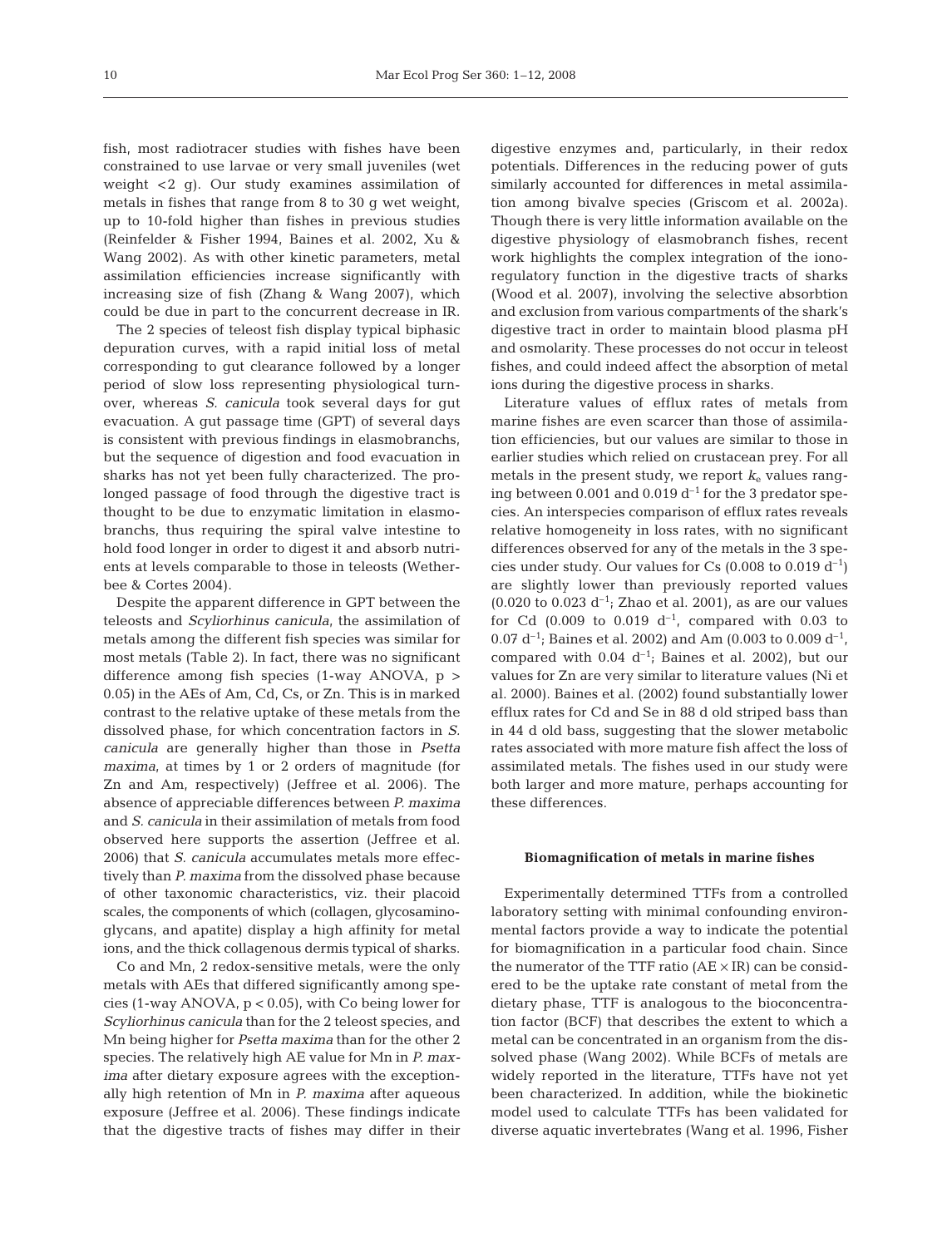et al. 2000, Roditi et al. 2000, Griscom et al. 2002b), Hendriks AJ, Heikens A (2001) The power of size. 2. Rate con-➤ much work remains to be done with fish.

In general, TTFs were <1 for the metals in our study and for all 3 predator species, indicating that these metals should not biomagnify under normal conditions in predator fishes of this size feeding on a piscivorous diet. This is consistent with previous field observations, which generally show decreasing metal concentrations with increasing trophic level (Hornung et al. 1993, Canli & Atli 2003, IAEA 2004). While several studies have noted the possibility of Se, Zn, and Cd biomagnification in certain marine food chains, the organisms considered were much smaller than the predators used in the present study. TTFs of Cd, Se, and Zn have been shown to decrease with increasing fish size (Zhang & Wang 2007). Despite the increased AEs of larger carnivorous organisms, decreased weight-specific IR drives TTF values down with increasing fish size, so that for the metals examined in the present study, biomagnification in marine fish is unlikely.

*Acknowledgements.* We thank F. R. Oberhansli for laboratory assistance and M. Warnau for helpful comments. This research was supported in part by a grant from NSF (CHE0221934) to N. Fisher. The IAEA is grateful for the support provided to its Marine Environment Laboratory by the Government of the Principality of Monaco.

#### LITERATURE CITED

- Baines SB, Fisher NS, Stewart R (2002) Assimilation and retention of selenium and other trace elements from crustacean food by juvenile striped bass (*Morone saxatilis*). Limnol Oceanogr 47:646–655
- ▶ Brown JH, Gillooly JF, Allen AP, Savage VM, West GB (2004) Toward a metabolic theory of ecology. Ecology 85: 1771–1789
- ► Canli M, Atli G (2003) The relationships between heavy metal (Cd, Cr, Cu, Fe, Pb, Zn) levels and the size of six Medierranean fish species. Environ Pollut 121:129–136
	- Croteau MN, Luoma SN, Stewart AR (2005) Trophic transfer of metals along freshwater food webs: evidence of cadmium biomagnification in nature. Limnol Oceanogr 50: 1511–1519
	- Fisher NS, Reinfelder JR (1995) The trophic transfer of metals in marine systems. In: Tessier A, Turner DR (eds) Metal speciation and bioavailability in aquatic systems. Wiley, New York, p 363–406
- Fisher NS, Stupakoff I, Sanudo-Wilhelmy S, Wang WX, ➤ Teyssié JL, Fowler SW, Crusius J (2000) Trace metals in marine copepods: a field test of a bioaccumulation model coupled to laboratory uptake kinetics data. Mar Ecol Prog Ser 194:211–218
- ▶ Griscom SB, Fisher NS, Aller RC, Lee BG (2002a) Effects of gut chemistry in marine bivalves on the assimilation of metals from ingested sediment particles. J Mar Res 60: 101–120
- ► Griscom SB, Fisher NS, Luoma SN (2002b) Kinetic modeling of Ag, Cd and Co bioaccumulation in the clam *Macoma balthica*: quantifying dietary and dissolved sources. Mar Ecol Prog Ser 240:127–141
- stants and equilibrium ratios for accumulation of inorganic substances related to species weight. Environ Toxicol Chem 20:1421–1437
- ► Hornung H, Krom MD, Cohen Y, Bernhard M (1993) Trace metal content in deep water sharks from the eastern Mediterranean Sea. Mar Biol 115:331–338
	- IAEA (2004) Sediment distribution coefficients and concentration factors for biota in the marine environment. International Atomic Energy Agency, Vienna
- Jeffree RA, Warnau M, Teyssié JL, Markich SJ (2006) Com-➤ parison of the bioaccumulation from seawater and depuration of heavy metals and radionuclides in the spotted dogfish *Scyliorhinus canicula* (Chondrichthys) and the turbot *Psetta maxima* (Actinopterygii: Teleostei). Sci Total Environ 368:839–852
	- Kennish MJ (1997) Practical handbook of estuarine and marine pollution. CRC Press, Boca Raton, FL
- ► Luoma SN, Rainbow PS (2005) Why is metal bioaccumulation so variable? Biodynamics as a unifying concept. Environ Sci Technol 39:1921–1931
- ► Mason RP, Laporte JM, Andres S (2000) Factors controlling the bioaccumulation of mercury, methylmercury, arsenic, selenium, and cadmium by freshwater invertebrates and fish. Arch Environ Contam Toxicol 38:283–297
- ► Ni IH, Wang WX, Tam YK (2000) Transfer of Cd, Cr and Zn from zooplankton prey to mudskipper *Periophthalmus cantonensis* and glassy *Ambassis urotaenia* fishes. Mar Ecol Prog Ser 194:203–210
- ► Nieboer E, Richardson DHS (1980) The replacement of the non-descript term heavy metals by a biologically and chemically significant classification of metal ions. Environ Pollut Ser B Chem Phys 1:3–26
	- Peters RH (1983) The ecological implications of body size. Cambridge University Press, Cambridge
	- Reinfelder JR, Fisher NS (1994) Retention of elements absorbed by juvenile fish (*Menidia menidia*, *Menidia beryllina*) from zooplankton prey. Limnol Oceanogr 39:1783–1789
- ► Reinfelder JR, Fisher NS, Luoma SN, Nichols JW, Wang WX (1998) Trace element trophic transfer in aquatic organisms: a critique of the kinetic model approach. Sci Total Environ 219:117–135
- ▶ Roditi HA, Fisher NS, Sanudo-Wilhelmy SA (2000) Fieldtesting a metal bioaccumulation model for zebra mussels. Environ Sci Technol 34:2817–2825
- ▶ Savage VM, Gillooly JF, Woodruff WH, West GB, Allen AP, Enquist BJ, Brown JH (2004) The predominance of quarter-power scaling in biology. Funct Ecol 18:257–282
	- Schmidt-Nielsen K (1984) Scaling: Why is animal size so important? Cambridge University Press
- ▶ Seebaugh DR, Wallace WG (2004) Importance of metalbinding proteins in the partitioning of Cd and Zn as trophically available metal (solid TAM) in the brine shrimp *Artemia franciscana.* Mar Ecol Prog Ser 272:215–230
	- Thomann RV (1980) Equilibrium model of fate of microcontaminants in diverse aquatic food chains. Can J Fish Aquat Sci 38:280–296
	- USEPA (2007) Framework for metals risk assessment. U.S. Environmental Protection Agency, Washington, DC
	- Volchok HL, Bowen VT, Folsom TR, Broecker WS, Schuert EA, Bien GS (1971) Oceanic distributions of radionuclides from nuclear explosions. In: Radioactivity in the marine environment. National Academy of Sciences, Washington, DC, p 42–89
- ► Wang WX (2002) Interactions of trace metals and different marine food chains. Mar Ecol Prog Ser 243:295–309
	- Wang WX, Fisher NS (1997) Modeling metal bioavailability for